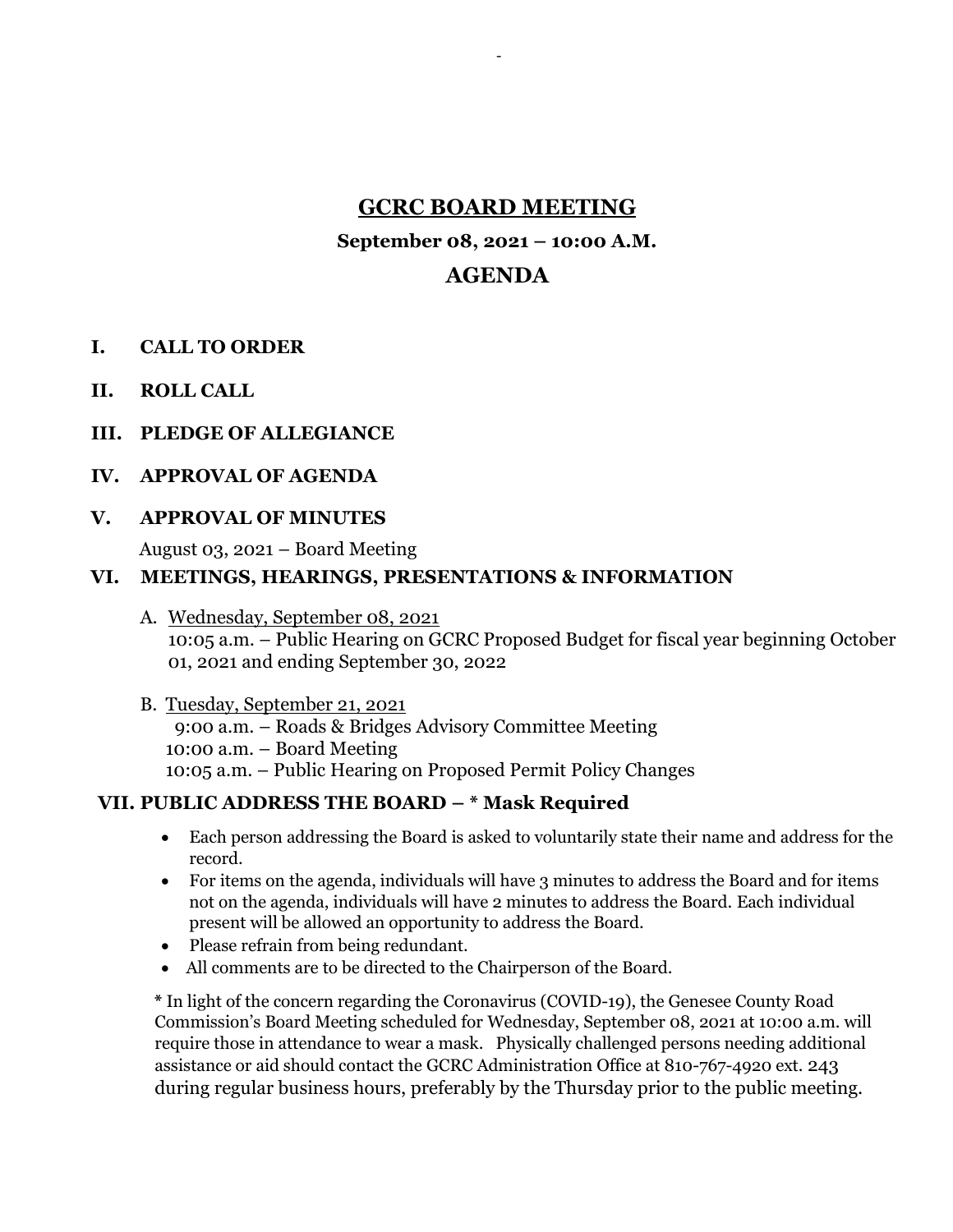#### **GCRC BOARD MEETING AGENDA September 08, 2021 Page 2**

#### **VIII. PUBLIC HEARING**

Public Hearing for the proposed Genesee County Road Commission Budget for the fiscal year beginning October 01, 2021 and ending September 30, 2022.

#### **IX. CORRESPONDENCE**

#### **A. Incoming**

None.

## **B. Outgoing**

None.

## **C. Internal**

1. Advisement of Collection Agency Services – attached. (No Board action required.)

#### **D. Information**

None.

## **X. BOARD OF COMMISSIONERS' DECISIONS**

#### **A. Discussion**

- 1. Board approval of the removal of the proposed budget for fiscal year ending September 30, 2022 from the table for public viewing and secondly, adoption of the proposed budget for fiscal year ending September 30, 2022 – attached.
- 2. Appointment of County Highway Engineer attached.
- 3. Michigan Department of Transportation State Trunkline Contract Commencing October 01, 2021 through September 30, 2026 – attached.
- 4. MDOT Contract No 20-5582 Traffic Signal Backplate Installation at Eleven Intersections – attached.
- 5. Revision of Consultant Design Fee Compensation Calculation attached.
- 6. Approval of Consultant for Construction Inspection Elms Road Bridge over the Pine Run – attached.
- 7. Approval of Consultant for Construction Staking Elms Road Bridge over the Pine Run – attached.
- 8. Bid Results and Award of Contract for 2021 Drainage Structure Local Repairs Proposal DS-1 in various townships – attached.
- 9. Bid Results and Award of Contract for the Marshall Road Culvert over unnamed watercourse, Montrose Township – attached.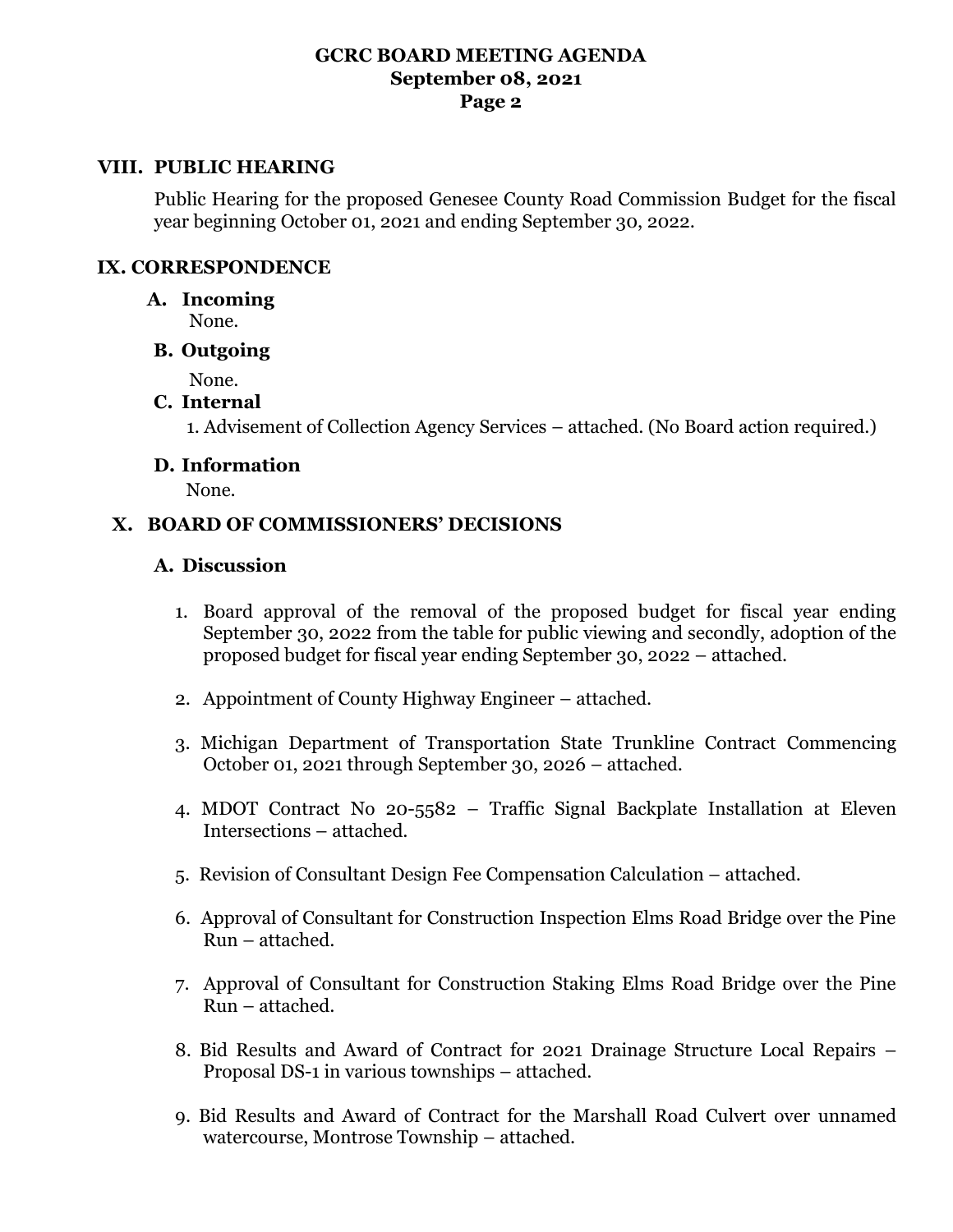#### **GCRC BOARD MEETING AGENDA September 08, 2021 Page 3**

- 10. Award of Contract, Atlas Dam Rehabilitation Lining of Corrugated Steel Pipe, Atlas Township – attached.
- 11. Selection of Consultant for Design Services, Argentine Dam Emergency Gate Repair, Argentine Township – attached.
- 12. Road Agreement for the proposed road improvements to North Utley Road and River Valley Drive as administered by Flint Township – attached.
- 13. Road Agreement for the proposed road improvements to Hillside Drive and Westerrace Drive as administered by Flint Township – attached.
- 14. Fourth Amendment to the Agreement regarding costs of Implementation of Phase II Storm Water Regulations – attached.
- 15. Issuance of a Purchase Order to Hutson, Inc. for two (2) John Deere Tractors attached.
- 16. Issuance of a Purchase Order to Flint New Holland to Up-Fit John Deere Tractors – attached.
- 17. Issuance of Blanket Purchase Orders for Material and Services, Item Nos. #6A, 11, 14, 28, 42, 95, 96 and 116 – attached.
- 18. Issuance of Blanket Purchase Orders for Material and Services for Item Nos. 7A, 8B, 10, 44, 45, 90, 97, and 102 – attached.
- 19. Renewal Purchase Order for Material and Services for Item Nos., Oil & lubricants, 2,3,19, 21, 28, 57, 58 (M&K), 58 (D&K), 73, 74, 77 and 83 – attached.
- 20. Issuance of Blanket Purchase Order for Recycling Blanks & VMI Traffic Signs attached.
- 21. Extension of Unit Bid Prices and Issuance of Blanket Purchase Orders for Materials and Services for Item Nos. 16A-1, 75, 91, 92 – attached.
- 22. Issuance of a Purchase Order to Eagle Brand Traffic Signal Parts attached.
- 23. Fiscal Year Budget Amendment for purchase of a Drainage Structure Inspection Camera – attached.
- 24. Administrative Services Contract BCBS of Michigan attached.
- 25. Annual Certification of Employee-related Conditions attached.